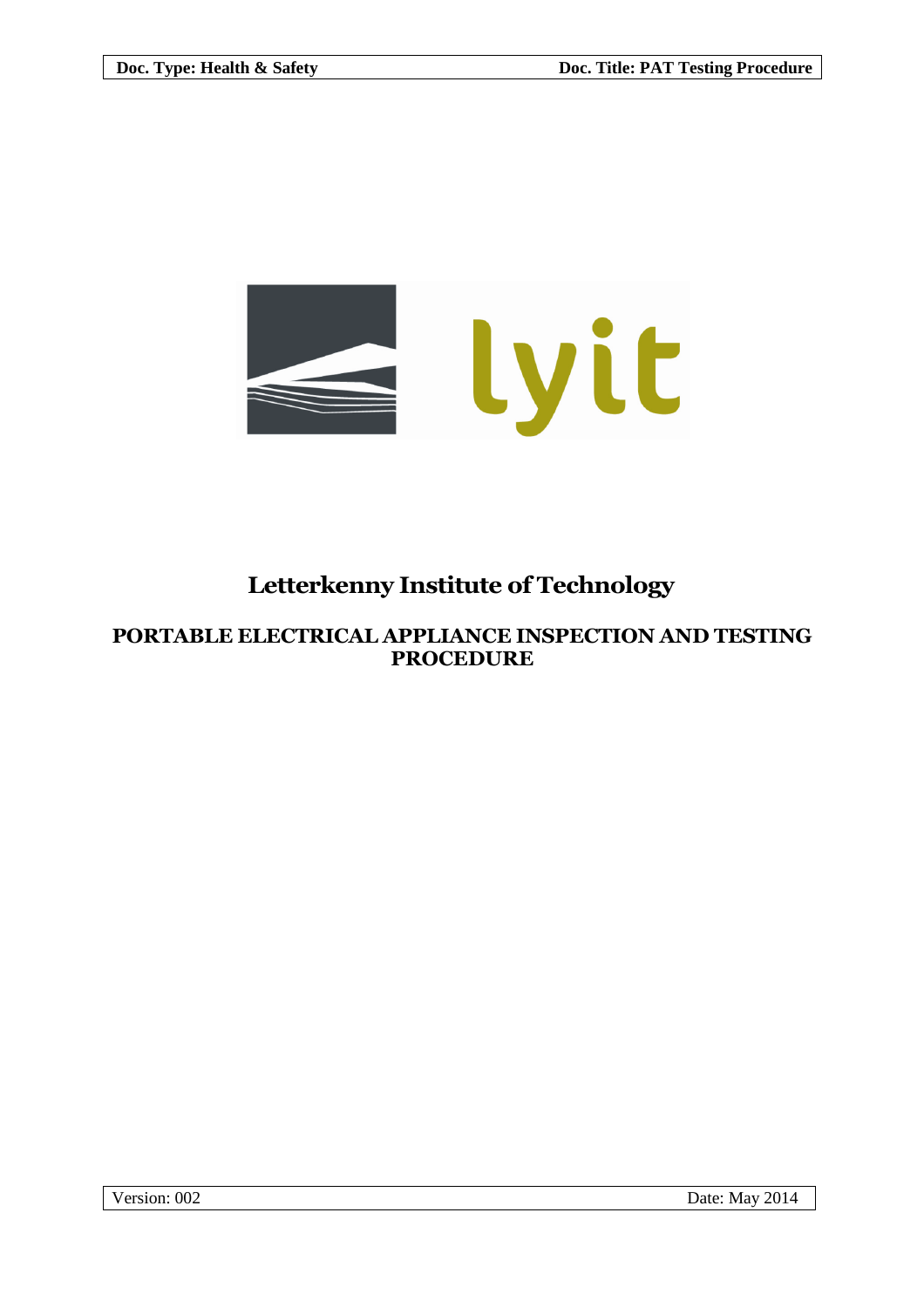#### **1.0 INTRODUCTION**

Letterkenny Institute of Technology has a legal obligation to carry out the visual checking, inspection and testing, on a periodic basis, of portable electrical equipment. Such testing is a requirement of the Safety Health and Welfare (General Applications Regulations) 2007 and Safety Health and Welfare at Work Act 2005.

It is the responsibility of the Head of Functions and Schools to ensure the inspection and testing of all Portable Electrical equipment within their area.

#### **2.0 LEGISLATION**

All work with or involving the use of equipment powered by electricity at the Letterkenny Institute of Technology is subject to the following legislation:

- The Safety Health and Welfare at Work Act 2005
- The General Application Regulations 2007

#### **2.1 Legal Definition of Portable Equipment**

The Safety, Health and Welfare at Work (General Application) Regulations 2007 (S.I. 299 of 2007) came into operation on 1 November 2007. An amendment (S.I. 732 of 2007) to these regulations came into force on 12<sup>th</sup> November 2007 Regulation 74 (Interpretation) of these regulations defines portable equipment as follows:

*"portable equipment" means equipment, including hand-held portable equipment, which:*

- *a) because of the manner in which it is to be used, requires to be moved while it is working,*
- *b) is designed so that it can be moved while it is working, or*
- *c) is moved from time to time between the periods during which it is working;*

# **3.0 PROCEDURE**

- It is the responsibility of each Head of School or Functional Area to ensure that a full inventory of all portable electrical equipment within the School or Functional area is maintained.
- It is the responsibility of each Head of School or Functional Area to ensure a risk assessment is carried out on all electrical equipment and portable electrical equipment to determine what portable equipment is to be PAT tested by a competent person in their functional area.
- All electrical items covered by Portable Appliance Testing must be tested on a regular basis by a certified competent person.
- Each tested item must be labelled with the date of the latest test and the initials of the tester. The results of the tests must be registered with the Head of School or Functional area.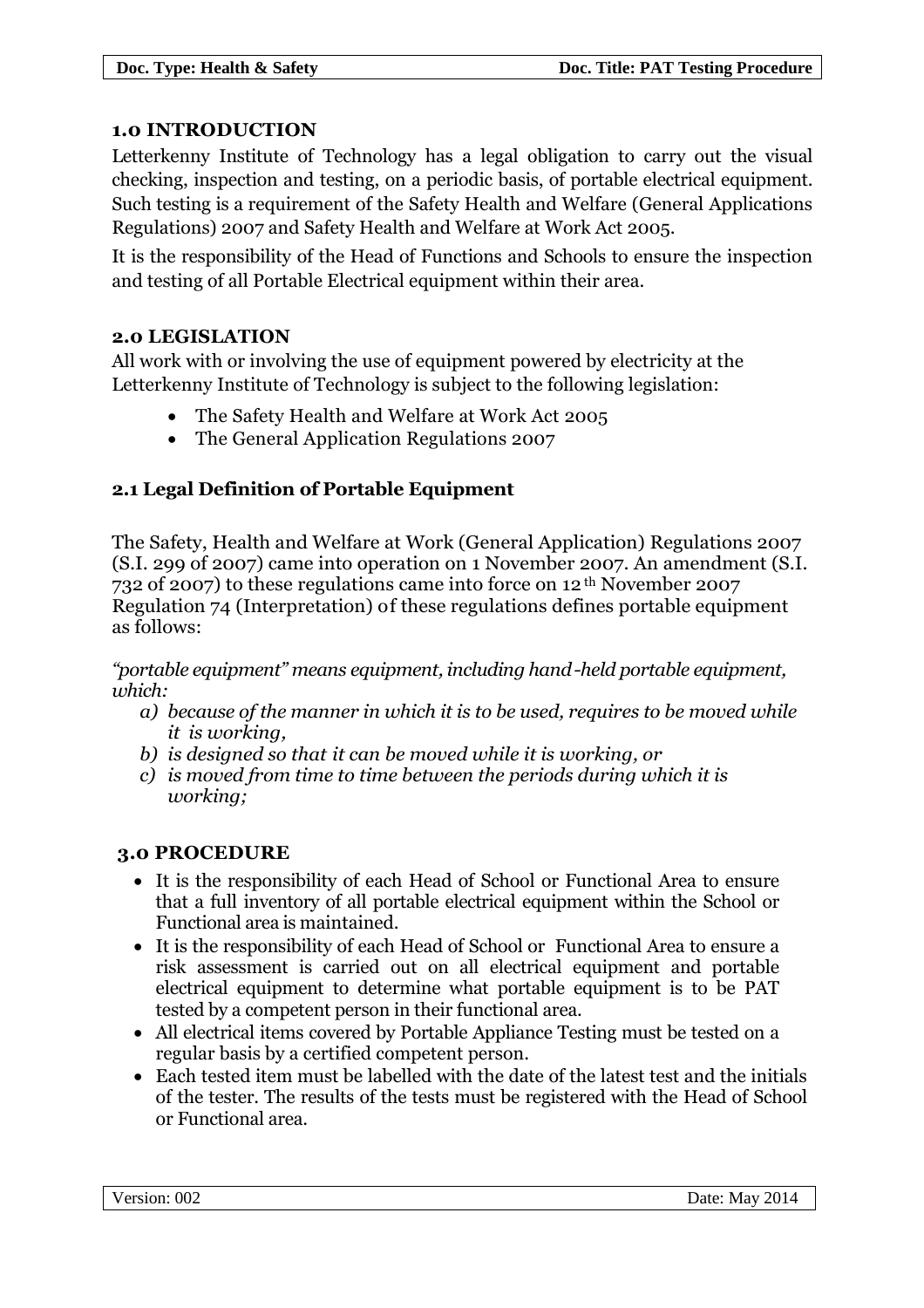- Any item failing it's required test **must be withdrawn from service immediately,** labelled and not re-used until the fault(s) have been rectified and it has been re-tested and successfully passed the PAT tests.
- All new electrical items must be recorded before use, tested within the warranty period and regularly thereafter. All second hand items must be tested before use and regularly thereafter.
- Those carrying out inspection and tests must be competent to undertake the inspection, and where appropriate, testing of electrical equipment and appliances, having due regard to their own safety and that of others. The Tester must be able to recognise electrical, mechanical or thermal damage to electrical equipment and appliances and their flexes/cables which may be encountered in any environment.
- All staff have a responsibility to report any electrical faults they observe to the Estates Office immediately, they will arrange for inspection by site electrician.
- The Head of School or Functional area is responsible for ensuring that any contractors employed by the Institute are made aware that they themselves are responsible for the electrical safety of their equipment including the requirement to inspect and PAT test their electrical equipment.

# **4.0 WHAT IS INCLUDED?**

- All electrical items used by LYIT personnel within a School or Functional area regardless of ownership are included in this Procedure. Therefore this includes personally owned items and items loaned from other departments and/or external agencies on a long term basis.
- Portable mains extension leads are separate electrical items and must be tested independently of the item to which they are connected.
- The only electrical items excluded are those, which operate solely on batteries (for example, calculators and radios), or low voltage (for example some computer peripherals, laptops and telephones). However if a low voltage item has a 240 volt external power supply then its power supply is covered by these regulations.
- According to the HSA guide on the General Application Regulations (2007) "It is anticipated that equipment that is rarely moved and located in environments where it is safe from accidental damage or environmental degradation should not need to be tested unless a risk assessment shows otherwise". However, this equipment should have a visual inspection carried out by a competent person at frequencies to be determined by a risk assessment.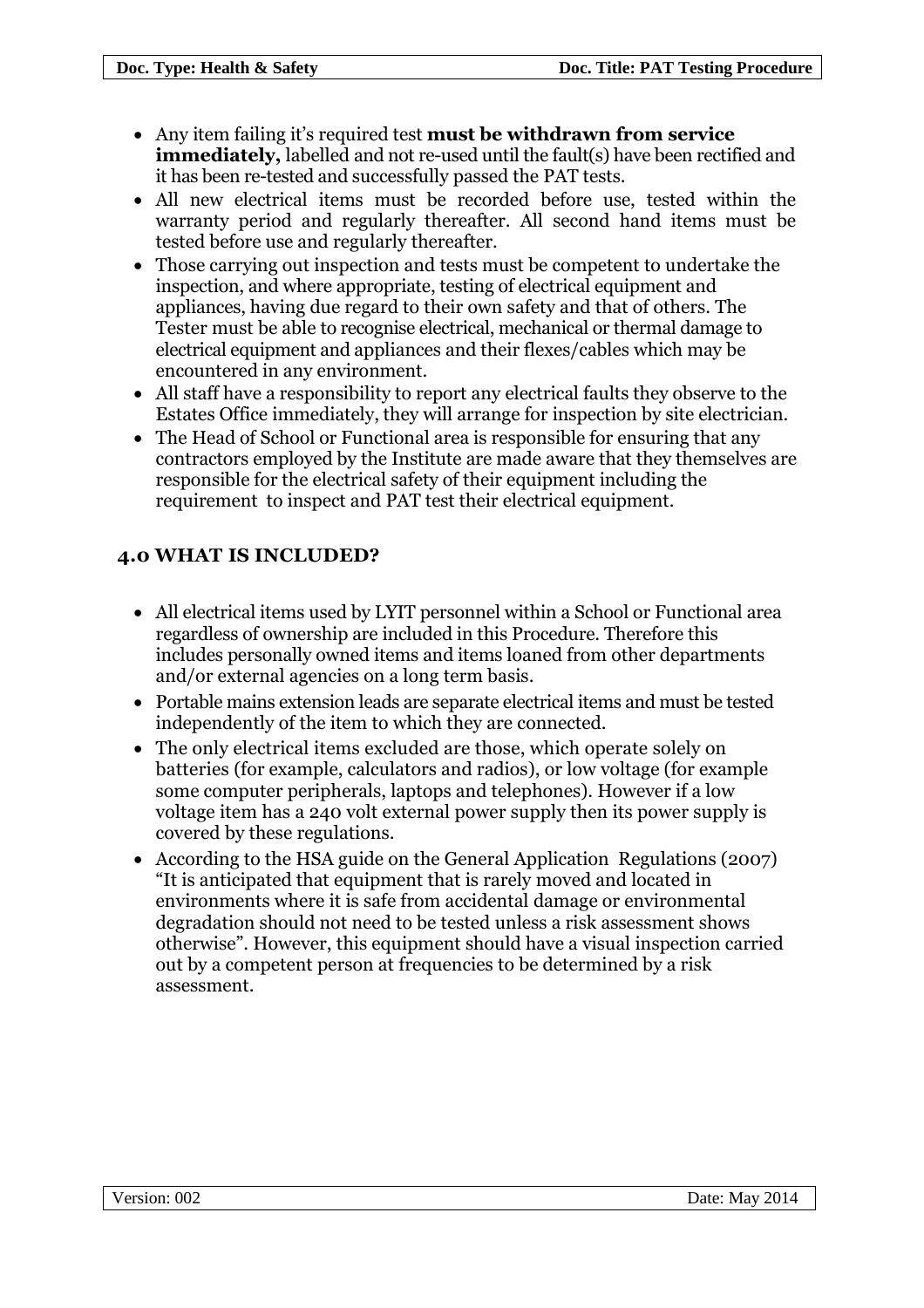# **5.0 LEVELS OF RESPONSBILITY**

- Heads of Schools and Functional areas are responsible for ensuring that they maintain a register of portable electrical equipment and ensuring that such equipment is checked, inspected and tested in accordance with:
	- $\Box$  Legislation e.g. General Application Regulations 2007
	- Electro-Technical Council of Ireland Guide (ETCI)
	- $\Box$  International Social Security Association Guidelines (ISSA)
	- And this LYIT procedure document
- The Estates Manager is the Authorising Person and will maintain a register of Certified Competent Persons to carry out PAT Testing. The institute electrician is also available to provide assistance on any queries PAT testers may have in relation to electrical safety.
- A Competent Person is someone who has been nominated by their Head of School/ Function to carry out PAT visual checks, inspections and tests. A Competent Person must have completed an approved PAT Test training course and hold a valid Certificate from this training.

# **6.0 RESIDUAL CURRENT DEVICE**

In addition to visual checks, inspections and PAT Testing of electrical equipment in each functional area the Estates office will conduct testing of the protection provided by Residual Current Devices or RCD on all circuitry in accordance with the Electro Technical Council of Ireland Guide to the Maintenance, Inspection and Testing of Portable Equipment (Electrical Appliances and Tools) in the Workplace section 3.6 page 6.

# **7.0 STAFF TRAINING & COMPETENCY**

**Legal Definition**\*: Section 2 (2) of the Safety Health and Welfare at Work Act defines a 'competent person' as follows:

'*For the purposes of the relevant statutory provisions, a person is deemed to be a competent person where, having regard to the task he or she is required to perform and taking account of the size or hazards (or both of them) of the undertaking or establishment in which he or she undertakes work, the person possesses sufficient training, experience and knowledge appropriate to the nature of the work to be undertaken.*'

A **Competent Person** can carry out combined visual checking, inspection and testing as recommended by the ETCI guidance document for further information please refer to the ETCI guide and abstract see below. A Competent Person will have obtained a certificate of competence after attending an approved PAT Testing course for the **Visual Checking**, **Inspection** and **Testing** of Portable Electrical Equipment. This training will be organised by Estates. They will be certified competent by the training company for a set period of time. Certificate issued by training company will determine when training will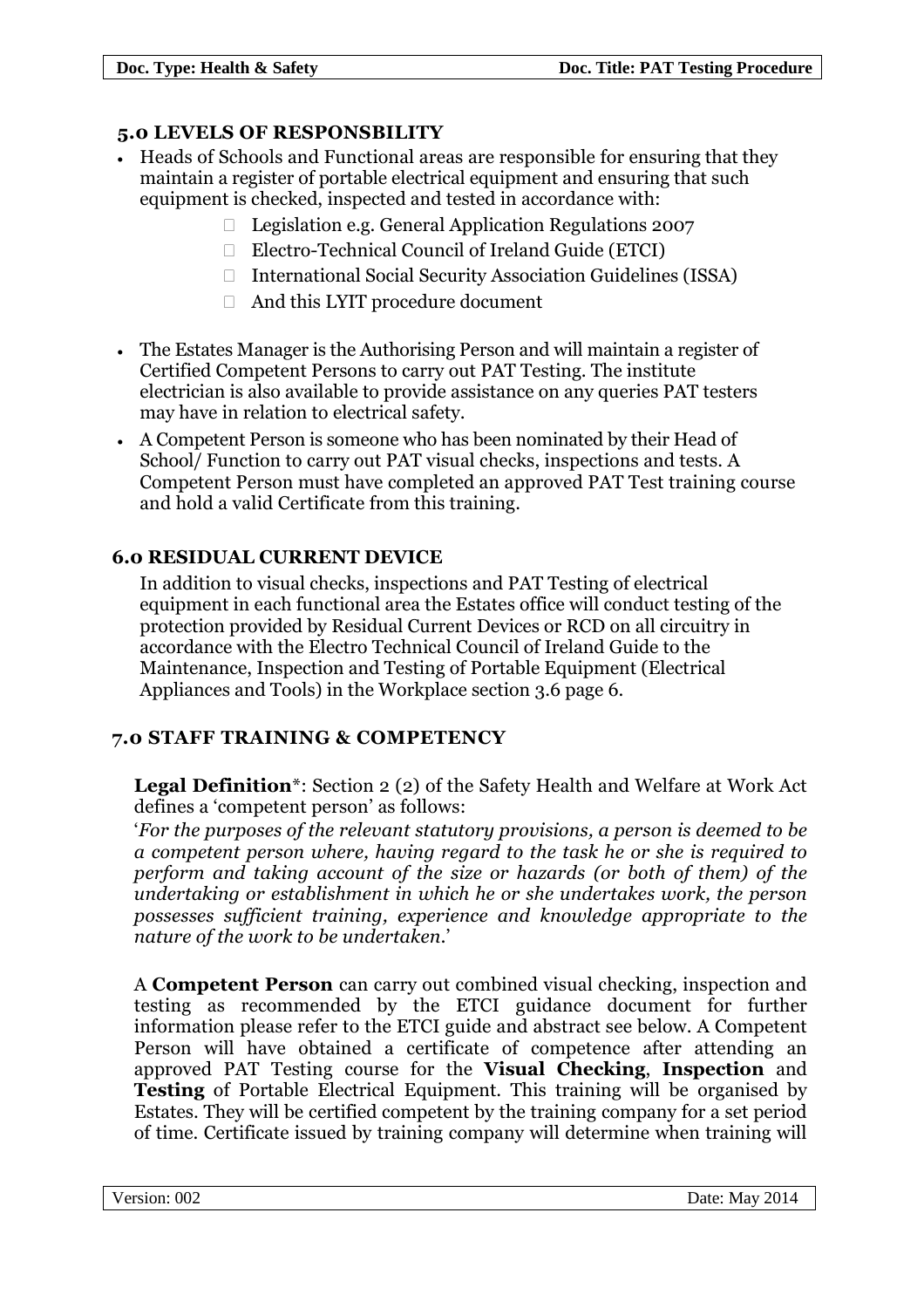need to be re-certified.

After the issue of the certificate the Competent Person will be able to carry out visual inspections, use testing equipment, record results and recognise faults. They will be able to identify equipment and appliance types to determine the test procedure and frequency of inspection and testing. They will be familiar with test instruments used and, in particular, their limitations and restrictions so as to achieve repeatable results without damaging the equipment or appliance.

# **8.0 PAT Test Equipment**

Estates will maintain and hold the approved test equipment and will lend this to competent persons previously described. Estates will ensure the maintenance, calibration and certification associated with the test equipment to ensure equipment standardisation and to maintain a central register of this equipment.

#### **9.0 Test Records**

Records **must** be maintained by Heads of School and Functional area of all electrical appliance inspections and tests, and any corrective maintenance. It may be convenient to incorporate these results into an existing inventory record system. It is a requirement that these records are retained for the life of the equipment.

# **9.1 Test Identification Labels**

Each portable electrical appliance should have an INSPECTION (Black), PASS (Green) or FAIL (Red) label fixed to it after each inspection or test. Labels will be procured by the Estates office and made available to nominated competent PAT testers in all areas.

# **10.0 PORTABLE APPLIANCE TESTING PROCEDURE**

# **10.1 Responsibility for Inspection and Testing**

Responsibility for the introduction and management of the procedure will lie with the Head of School or Function. The Head of School or Function shall nominate appropriate staff to be trained. After the nominees have been trained, issued with a certificate and registered through Estates they shall implement the testing procedure.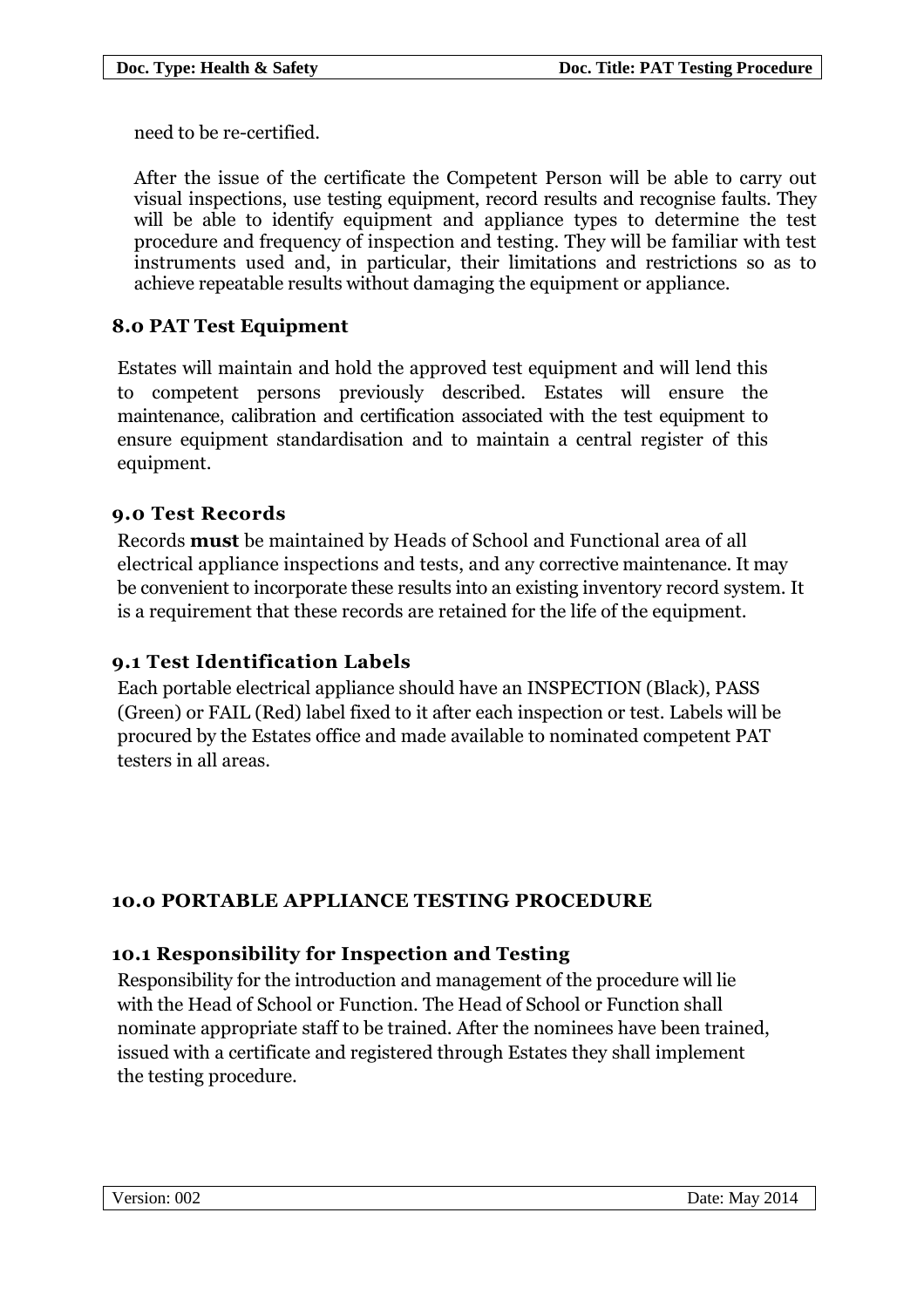# **10.2 Frequency of Inspection and Testing**

The frequency of testing should be appropriate to controlling the assessed risks associated with the equipment use. There are no absolute rules regarding how often an item of portable electrical equipment should be inspected or tested. ETCI Guidance Notes and legislation advise "periodic" inspection and testing, which would be best achieved by an annual tests or inspections. However, circumstances, conditions of use and environmental conditions will vary. The frequency of testing should be determined by risk assessment carried out by the competent person. Please note electrical equipment should be visually checked before each use by all staff users.

# **Frequency of Inspection** will generally be more frequent than for **testing**.

The following guidance documents have been issued by the HSA, ETCI and ISSA respectively and should be followed for recommendations:

- i) Guide to the Safety, Health and Welfare at Work (General Application) Regulations 2007 Part 3: Electricity (HSA)
- ii) Guide to the Maintenance, Inspection and Testing of Portable Equipment (Electrical Appliances and Tools) in the Workplace ET 215:2008 (ETCI)
- iii) Guideline on Managing Safety in the Use of Portable Electrical Equipment in the Workplace (ISSA)

# **11.0 ETCI Guide to the Maintenance, Inspection and Testing of Portable Equipment (Electrical Appliances and Tools) in the Workplace**

Please find below abstract taken directly from the ETCI guide to explain the different terminology used in relation to:

> 11.1 Maintenance of Portable Equipment 11.2 Visual Checking 11.3 Periodic Inspection 11.4 Periodic Testing

# **11.1 "Maintenance**: (all portable equipment)

As for any work equipment, follow the manufacturer's instructions. As a minimum:

- Store it in a careful manner when not in use,
- Transport it in a secure manner (so as not subject to unnecessary shocks or vibrations)
- Use it in its intended manner, in its intended environment and never overload it,
- Use correctly rated protective devices and never by-pass these devices.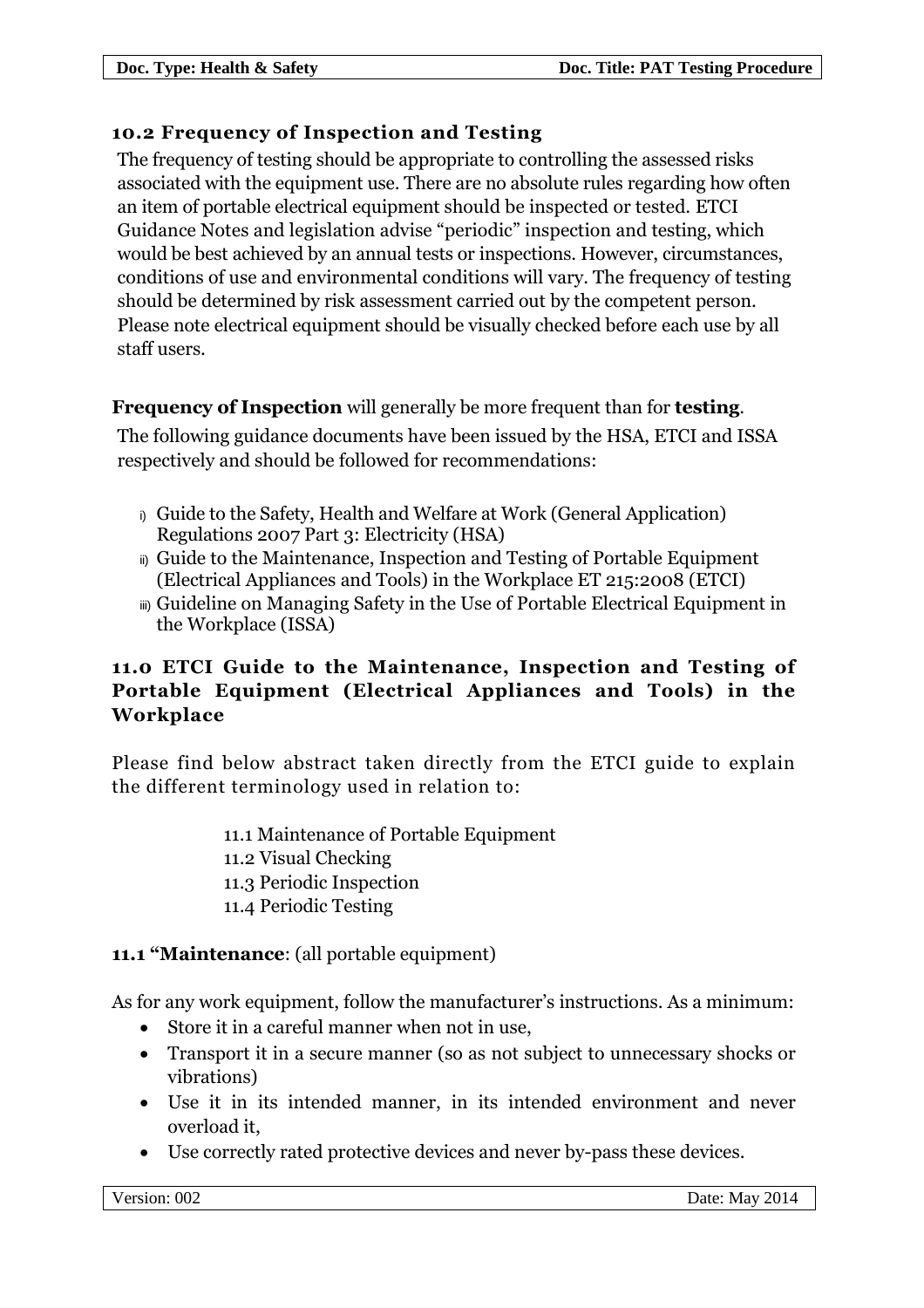Keep records of inspections and any tests carried out by competent persons."

**11.2 "Visual Checking** by the user before use: (recommended for all portable equipment)

One of the most important checks that can be carried out on a piece of equipment, particularly portable appliances or hand-held tools, is the visual inspection. Before using any portable equipment, the user should ensure that it is correctly rated for use in the proposed location and environment. Then visually check that it is safe to use, with no signs of damage or defects. Users must be instructed in the method of carrying out these checks.

Check:

 **Tool/Appliance**: Is the on/off switch working correctly? Is there any sign of damage to casing? Are there any loose parts or missing screws? Is there evidence of overheating or moisture? Examine its voltage rating to ensure that it is the right voltage of for the purpose (e.g. 110 volt hand tools for construction sites) and the appropriate plug-top for that voltage. Are live parts properly guarded, so as not to be

inadvertently accessible?

- **Cable/mains Lead:** It should be securely anchored to the plug and to the appliance/tool, with no signs of cuts, fraying, brittle cable, leads kinked or coiled, taped joints or overloading (overheating indicated by colour change or smell). Cable cores should not be externally visible.
- **Plug:** The cable should be securely anchored, with no signs of cracked casing, overheating, loose or bent pins.
- **Socket-outlet:** Is it free from cracks or other damage? Are there any signs of overheating?

If the 'user-checks' indicate that the tool/appliance is faulty or defective, or if a fault occurs during subsequent use, the tool/appliance should be taken out of service. It should not be used again until the fault has been repaired and the tool/appliance certified by a competent person\* as fit for use."

**11.3 "Periodic Inspection** by a competent person\* (portable equipment rated >125V ac)

This requirement applies to portable equipment that is designed for use and supplied at a voltage exceeding 125V ac and which is exposed (in use) to conditions causing deterioration liable to result in danger. For such equipment a competent person\* should carry out a 'user' visual inspection (as in Section 3.3 above) and in addition check the following: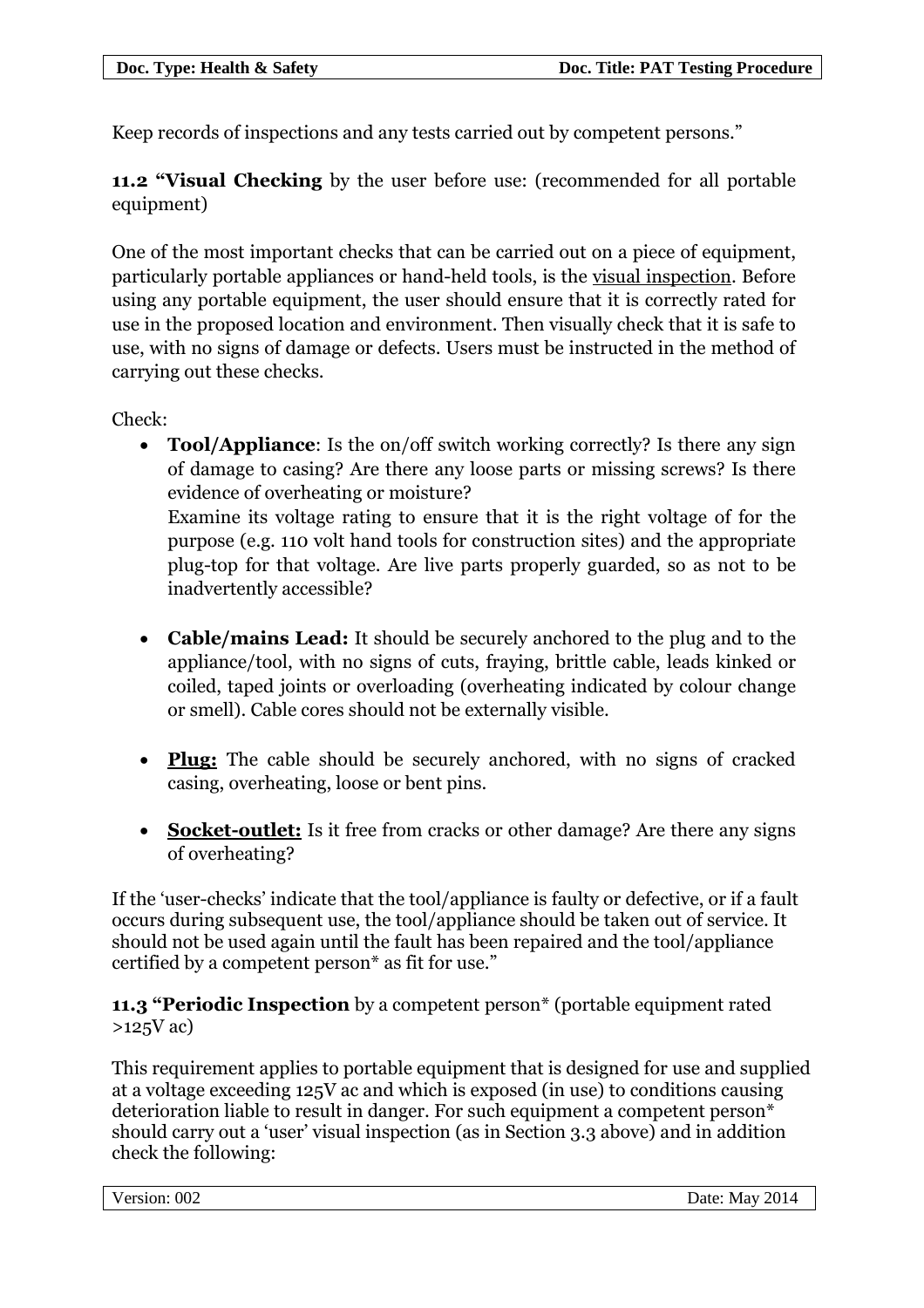# **Tool/Appliance**:

Is it a 'Class 1' equipment? If so check that it is earthed.

Is it a 'Class 2' equipment (which has either double insulation or reinforced insulation or a combination of these); the symbol for Class 2 is a square within a square and may be found on the rating plate or label.

If it is to be used in damp or wet conditions or atmospheres, or conditions where there is a liability of ingress of dust or solids into its works, has it an appropriate Ingress Protection (IP) rating?

If it is to be used in potentially explosive atmospheres, has it an appropriate Ex Rating?

Rated Voltage, and where appropriate protection Class, IP and Ex ratings should be stamped on the equipment or on its rating plate.

 **Cable/mains lead and plug**: Check that the cable/mains lead is secure at both the tool/appliance and plug and where covers can be removed that its cores are secure and correctly connected, with no excess insulation removed and with no bare loose strands. Check that fusing is correct.

The frequency of these inspections should be appropriate to controlling the assessed risks associated with the equipment use. Keep a record of such inspections.

Note that these inspections, while constituting a more rigorous approach (e.g. involves removal of covers) than that carried out by the users, also play an auditing role on the consistency of the 'User Checks'."

**11.4 "Periodic Testing** by a competent person\* (portable equipment rated greater than 125V ac)

Portable equipment which requires Periodic Inspection as outlined in 11.3 above, may also need to be tested by Competent Person. Reasons for carrying out testing would include:

- Use of equipment in an extremely hazardous environment. (e.g. subject to heavy wear and tear)
- Requirements contained in manufacturers instructions.
- After Repair work on the equipment see below.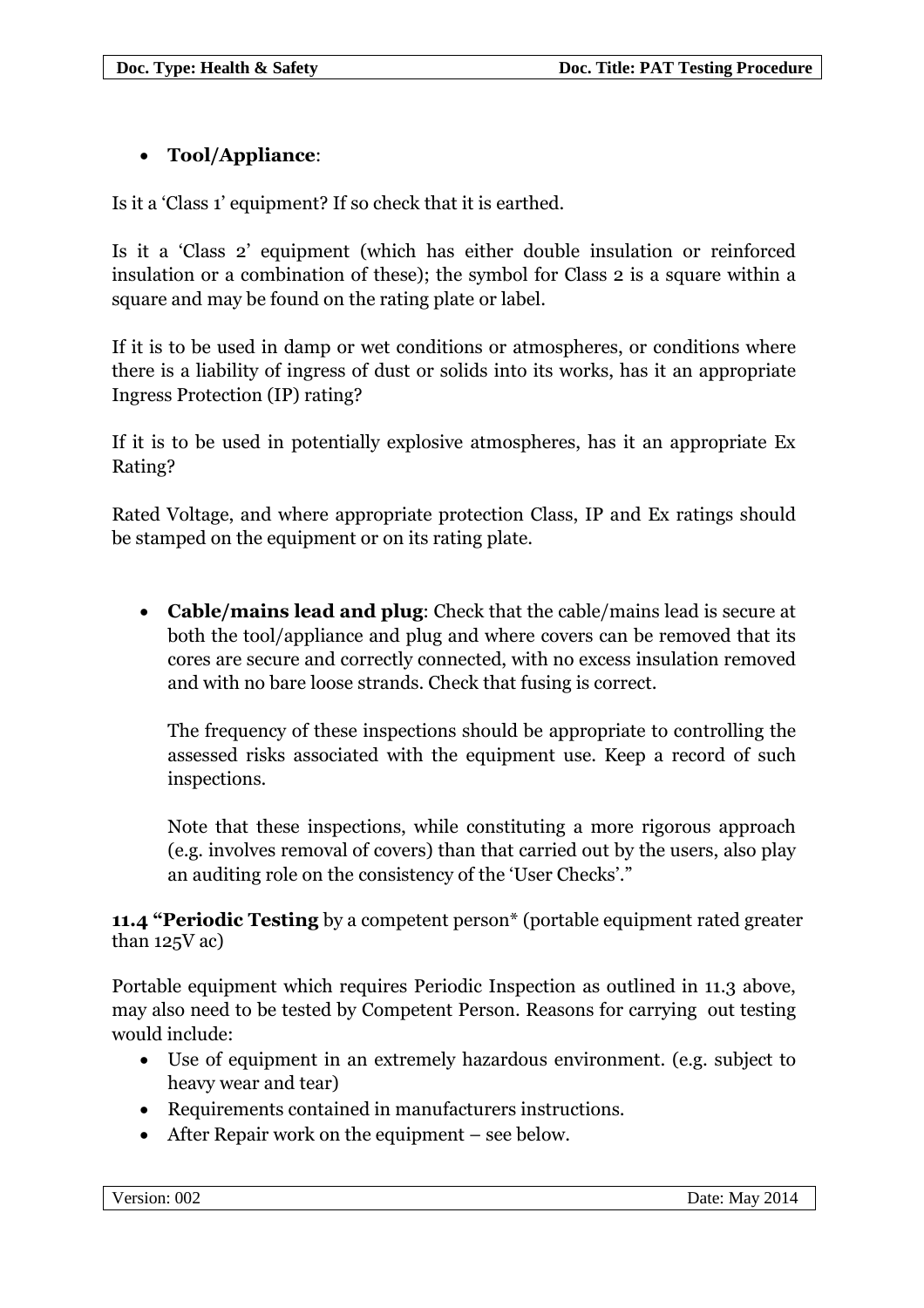If equipment is second-hand and previous history is unknown

Portable equipment that has been found to be faulty or defective on inspection or during used should be taken out of service. It should not be used again until the fault has been repaired, tested and certified by a competent person\* as fit for use. Such tests could include the following:

- Polarity,
- Earth continuity.
- Insulation resistance
- Any other tests as may be recommended by the manufacturer.

The frequency of testing should be appropriate to controlling the assessed risks associated with the equipment use. If testing is successful, certify the tool/appliance as fit for use. Keep a record of tests completed, test results and date of testing. Should there be a procedure in place for placing a 'use until date' stamp on the tool/appliance, then stamp it accordingly.

(Note: The person carrying out the tests should not only be competent in the safe use of the test equipment, but should also be aware of the maximum limits of the test currents and voltages that can be applied (so as not to damage the equipment being tested) and should be able to interpret the test results)"

Please find below example of Portable Equipment Register, Risk Assessment and Test Record form or table. This is a guidance form or table and can be adapted to suit the requirements of individual areas.